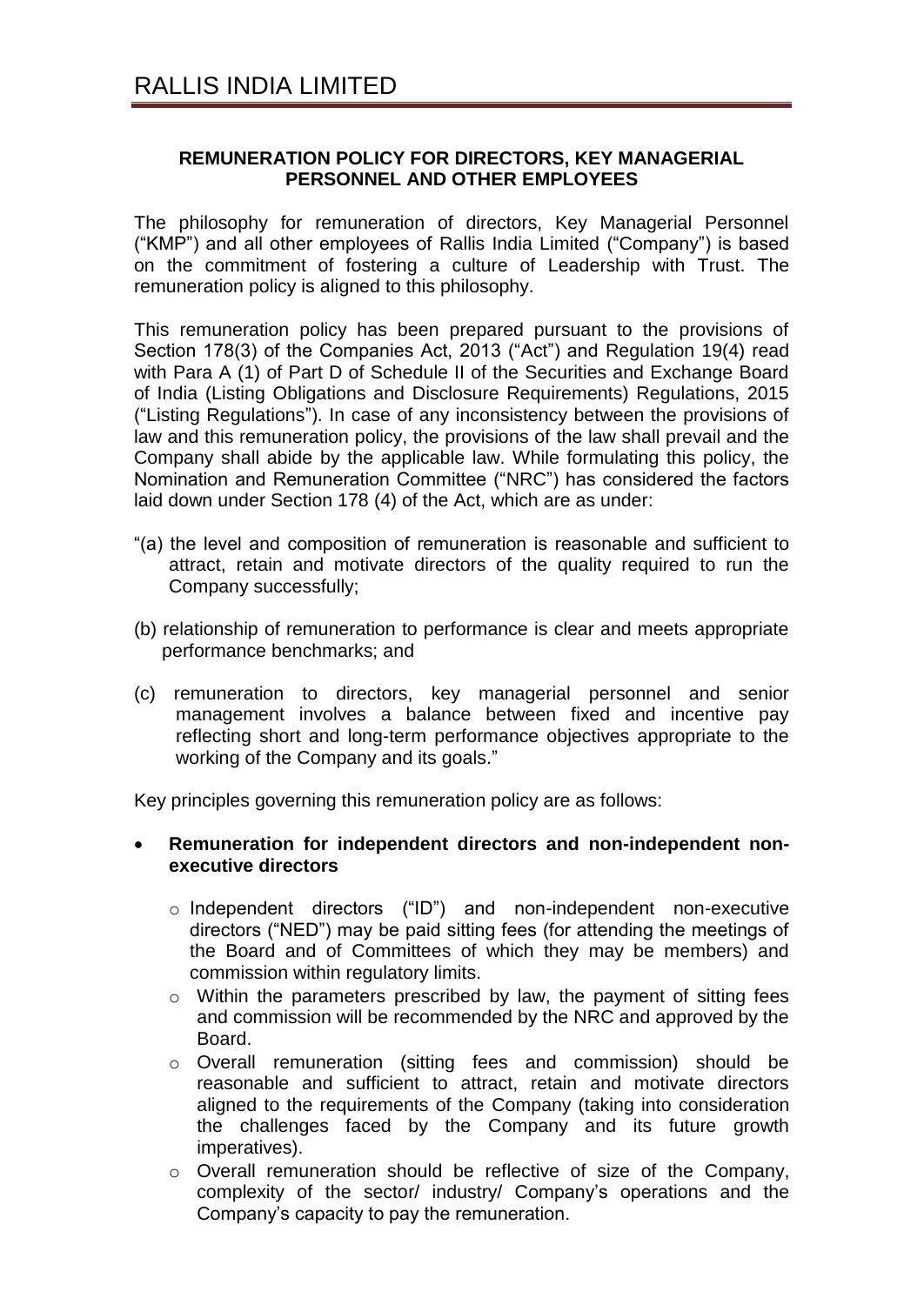- o Overall remuneration practices should be consistent with recognized best practices.
- o Quantum of sitting fees may be subject to review on a periodic basis, as required.
- o The aggregate commission payable to all the NEDs and IDs will be recommended by the NRC to the Board based on Company performance, profits, return to investors, shareholder value creation and any other significant qualitative parameters as may be decided by the Board.
- o The NRC will recommend to the Board the quantum of commission for each director based upon the outcome of the evaluation process which is driven by various factors including attendance and time spent in the Board and Committee meetings, individual contributions at the meetings and contributions made by directors other than in meetings.
- o In addition to the sitting fees and commission, the Company may pay to any director such fair and reasonable expenditure, as may have been incurred by the director while performing his/ her role as a director of the Company. This could include reasonable expenditure incurred by the director for attending Board/ Board Committee meetings, general meetings, court convened meetings, meetings with shareholders/ creditors/ management, site visits, induction and training (organized by the Company for directors) and in obtaining professional advice from independent advisors in the furtherance of his/ her duties as a director.

## **Remuneration for Managing Director ("MD")/ Executive Directors ("ED")/ KMP/ rest of the employees**

- o The extent of overall remuneration should be sufficient to attract and retain talented and qualified individuals suitable for every role. Hence remuneration should be
	- Market competitive (market for every role is defined as companies from which the Company attracts talent or companies to which the Company loses talent).
	- Driven by the role played by the individual.
	- Reflective of size of the Company, complexity of the sector/ industry/ Company's operations and the Company's capacity to pay.
	- **Consistent with recognized best practices and**
	- **Aligned to any regulatory requirements.**
- o In terms of remuneration mix or composition,
	- The remuneration mix for the MD/ EDs is as per the contract approved by the shareholders. In case of any change, the same would require the approval of the shareholders.
	- Basic/ fixed salary is provided to all employees to ensure that there is a steady income in line with their skills and experience.
	- **In addition to the basic/ fixed salary, the Company provides** employees with certain perquisites, allowances and benefits to enable a certain level of lifestyle and to offer scope for savings and tax optimization, where possible. The Company also provides all